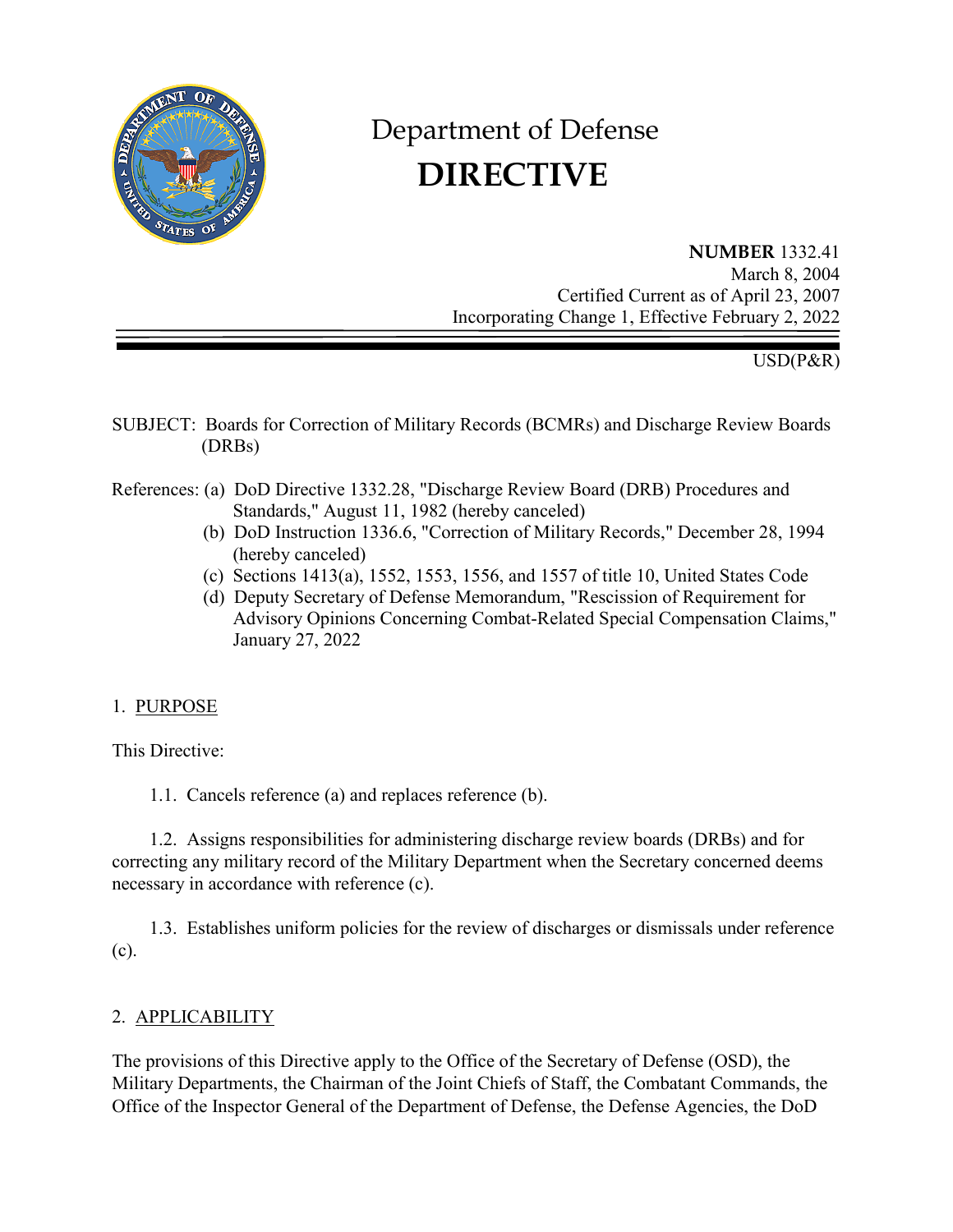Field Activities, and all other organizational entities in the Department of Defense (hereafter referred to as "the DoD Components"). The term, "Military Services," as used herein, refers to the Army, the Navy, the Air Force and the Marine Corps.

## 3. POLICY

It is DoD policy that:

3.1. Procedures established by the Secretaries of the Military Departments for the correction of military records and for the review of discharges and dismissals must conform to the requirements of reference (c) and this Directive.

3.2. Military Department policy governing the operation and conduct of boards for the correction of military records and boards for review of discharges or dismissals shall state the scope of each board's authority and, at a minimum, require that:

3.2.1. The boards consider applications individually and fashion relief appropriate to the facts and circumstances of each case.

3.2.2. Applications be submitted by the individual seeking relief or by an appropriate representative as defined in reference (c), as applicable.

3.2.3. Before granting relief, sufficient evidence justifying the relief must be on the record or provided by the applicant. Relief shall be denied if there is insufficient material evidence in the record or provided by the applicant to warrant relief.

#### 4. RESPONSIBILITIES

4.1. The Under Secretary of Defense (Personnel and Readiness) (USD(P&R)) shall:

4.1.1. Resolve all issues concerning DRBs that are not resolved by the Military Departments.

4.1.2. Ensure uniformity among the Military Departments in the rights afforded applicants in discharge reviews.

4.1.3. Review and approve procedures prescribed by the Secretaries of the Military Departments for correction of military records under the authority of reference (c).

4.2. The Secretaries of the Military Departments have the authority for final decision and the responsibility for the operation of their respective BCMRs and DRBs under reference (c).

4.2.1. The Secretary concerned shall prescribe procedures for the correction of military records and obtain approval of such procedures in accordance with this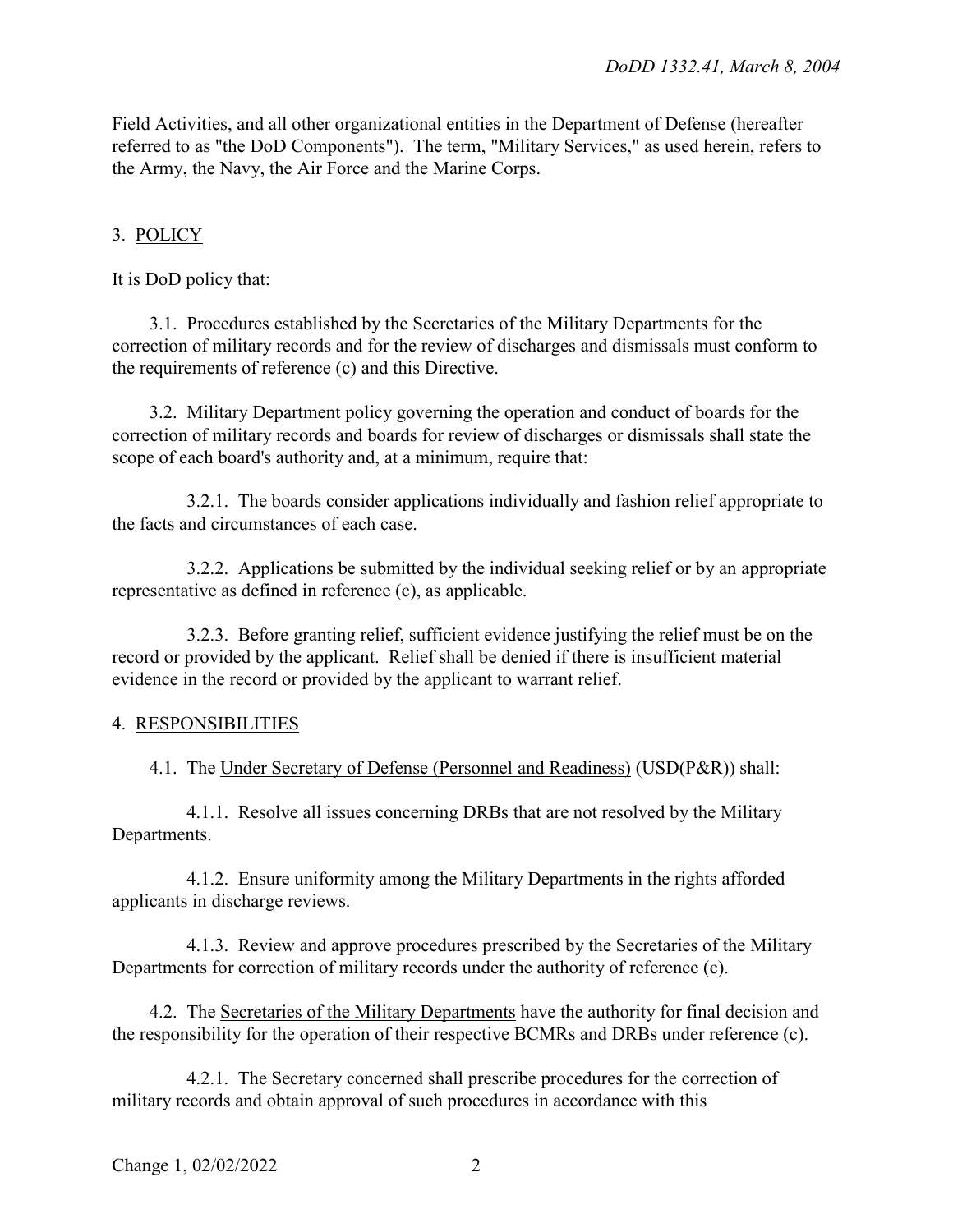Directive. Additionally, the Secretary concerned shall maintain a permanent record of each procedure approval.

4.2.2. The Secretary of each Military Department shall ensure that an applicant seeking corrective action by the Department's BCMR or DRB is provided a copy of all correspondence to or from the agency or board with an entity or person outside the agency or board in accordance with reference (c). Any administrative correspondence or military record that is or may be provided to the applicant by the Military Department or other source need not be provided to the applicant.

4.2.3. The Secretary of each Military Department shall ensure that the time standards for disposition of applications before the BCMRs are met, in accordance with reference (c).

## 4.3. The Secretary of the Army shall:

4.3.1. Serve as the designated DoD Lead and DoD-wide focal point for administrative matters regarding DRBs.

4.3.2. Review suggested modifications to this Directive, including implementing documents; monitor the implementing documents of the other Military Departments; resolve differences, when practicable; recommend specific changes; provide supporting rationale to the USD(P&R) for decision; and submit appropriate documentation through the USD(P&R) and the OSD Federal Register liaison officer to effect publication in the Federal Register.

4.3.3. Maintain the DD Form 293, "Application for the Review of Discharge or Dismissal from the Armed Forces of the United States," and DD Form 149, "Application for Correction of Military Records Under the Provisions of Title 10, U.S. Code, Section 1552," and republish them as necessary after appropriate coordination with the other Military Departments, the USD(P&R), and the Office of Management and Budget.

4.3.4. Respond to all inquiries from private individuals, organizations, or public officials with regard to DRB matters. When a specific Military Service can be identified, refer such correspondence to the appropriate DRB for response or designate an appropriate activity to perform this task.

4.3.5. Provide overall guidance and supervision to the DoD Boards' Electronic Reading Room and the Reading Room Library. The DoD Electronic Reading Room's website is located at <http://boards.af.mil> and shall contain all the decisional documents since 1996 for each Department's boards and application forms for complainants to download electronically. The DoD Reading Room Library shall consist of microfiche records of the decisional documents for each Department's boards from 1976 through 1996 and be maintained by the Office of the Secretary of the Army. Notice of the location, hours of operation, and similar types of information regarding the Reading Room Library shall be published in the Federal Register.